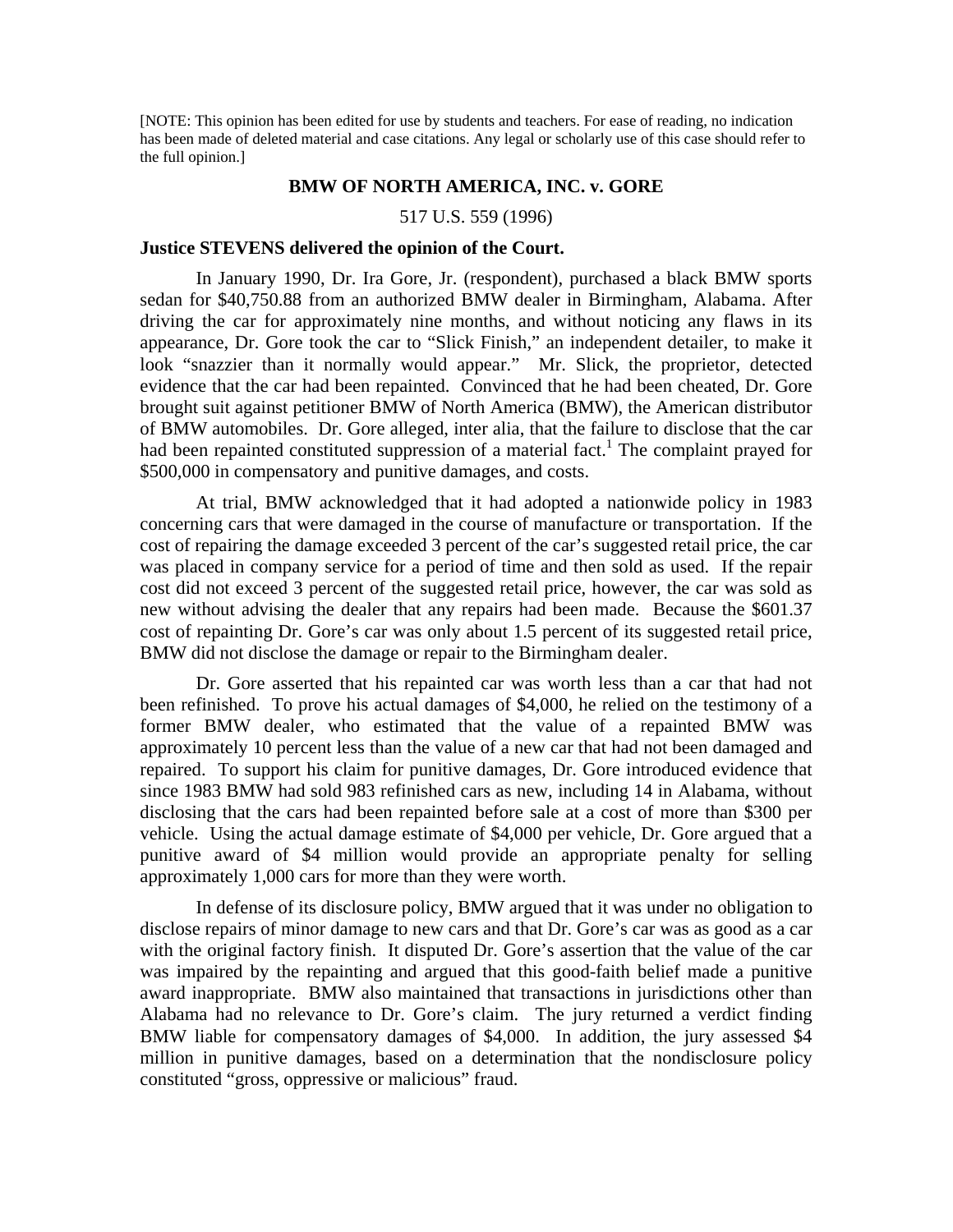BMW filed a post-trial motion to set aside the punitive damages award. The company introduced evidence to establish that its nondisclosure policy was consistent with the laws of roughly 25 States defining the disclosure obligations of automobile manufacturers, distributors, and dealers. The most stringent of these statutes required disclosure of repairs costing more than 3 percent of the suggested retail price; none mandated disclosure of less costly repairs. Relying on these statutes, BMW contended that its conduct was lawful in these States and therefore could not provide the basis for an award of punitive damages.

 BMW also drew the court's attention to the fact that its nondisclosure policy had never been adjudged unlawful before this action was filed. Just months before Dr. Gore's case went to trial, the jury in a similar lawsuit filed by another Alabama BMW purchaser found that BMW's failure to disclose paint repair constituted fraud. *Yates v. BMW of*  North America, Inc.<sup>[2](#page-1-0)</sup> Before the judgment in this case, BMW changed its policy by taking steps to avoid the sale of any refinished vehicles in Alabama and two other States. When the \$4 million verdict was returned in this case, BMW promptly instituted a nationwide policy of full disclosure of all repairs, no matter how minor.

 The trial judge denied BMW's post-trial motion, holding that the award was not excessive. On appeal, the Alabama Supreme Court also rejected BMW's claim that the award exceeded the constitutionally permissible amount. The Alabama Supreme Court did, however, rule in BMW's favor on one critical point: The court found that the jury improperly computed the amount of punitive damages by multiplying Dr. Gore's compensatory damages by the number of similar sales in other jurisdictions. Having found the verdict tainted, the court held that "a constitutionally reasonable punitive damages award in this case is \$2,000,000," and therefore ordered a remittitur in that amount. The court's discussion of the amount of its remitted award expressly disclaimed any reliance on "acts that occurred in other jurisdictions"; instead, the court explained that it had used a "comparative analysis" that considered Alabama cases, "along with cases from other jurisdictions, involving the sale of an automobile where the seller misrepresented the condition of the vehicle and the jury awarded punitive damages to the purchaser."

 Because we believed that a review of this case would help to illuminate "the character of the standard that will identify constitutionally excessive awards" of punitive damages, we granted certiorari.

 Punitive damages may properly be imposed to further a State's legitimate interests in punishing unlawful conduct and deterring its repetition. Only when an award can fairly be categorized as "grossly excessive" in relation to these interests does it enter the zone of arbitrariness that violates the Due Process Clause of the Fourteenth Amendment. No one doubts that a State may protect its citizens by prohibiting deceptive trade practices and by requiring automobile distributors to disclose presale repairs that

<span id="page-1-0"></span> $\overline{c}$ 2 While awarding a comparable amount of compensatory damages, the *Yates* jury awarded no punitive damages at all. In *Yates*, the plaintiff also relied on the 1983 nondisclosure policy, but instead of offering evidence of 983 repairs costing more than \$300 each, he introduced a bulk exhibit containing 5,856 repair bills to show that petitioner had sold over 5,800 new BMW vehicles without disclosing that they had been repaired.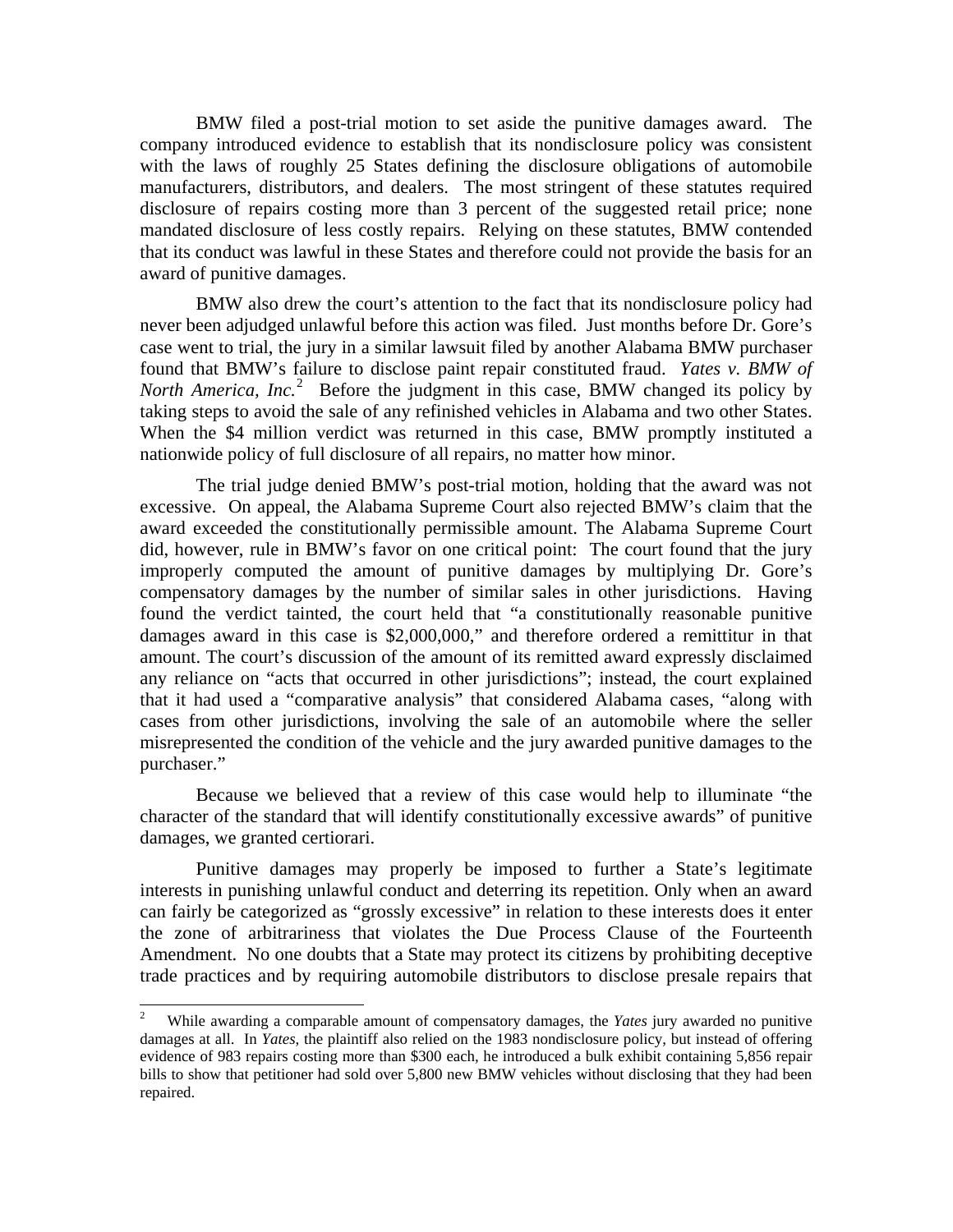affect the value of a new car. But the States need not, and in fact do not, provide such protection in a uniform manner. Some States rely on the judicial process to formulate and enforce an appropriate disclosure requirement by applying principles of contract and tort law. Other States have enacted various forms of legislation that define the disclosure obligations of automobile manufacturers, distributors, and dealers.<sup>[3](#page-2-0)</sup> The result is a patchwork of rules representing the diverse policy judgments of lawmakers in 50 States.

 That diversity demonstrates that reasonable people may disagree about the value of a full disclosure requirement. Some legislatures may conclude that affirmative disclosure requirements are unnecessary because the self-interest of those involved in the automobile trade in developing and maintaining the goodwill of their customers will motivate them to make voluntary disclosures or to refrain from selling cars that do not comply with self-imposed standards. Those legislatures that do adopt affirmative disclosure obligations may take into account the cost of government regulation, choosing to draw a line exempting minor repairs from such a requirement. In formulating a disclosure standard, States may also consider other goals, such as providing a "safe harbor" for automobile manufacturers, distributors, and dealers against lawsuits over minor repairs.

 We may assume, arguendo, that it would be wise for every State to adopt Dr. Gore's preferred rule, requiring full disclosure of every presale repair to a car, no matter how trivial and regardless of its actual impact on the value of the car. But while we do not doubt that Congress has ample authority to enact such a policy for the entire Nation, it is clear that no single State could do so, or even impose its own policy choice on neighboring States.

 We think it follows from these principles of state sovereignty and comity that a State may not impose economic sanctions on violators of its laws with the intent of changing the tortfeasors' lawful conduct in other States. Before this Court Dr. Gore argued that the large punitive damages award was necessary to induce BMW to change the nationwide policy that it adopted in 1983. But by attempting to alter BMW's nationwide policy, Alabama would be infringing on the policy choices of other States. Alabama may insist that BMW adhere to a particular disclosure policy in that State. Alabama does not have the power, however, to punish BMW for conduct that was lawful where it occurred and that had no impact on Alabama or its residents. Nor may Alabama impose sanctions on BMW in order to deter conduct that is lawful in other jurisdictions.

 The award must be analyzed in the light of the same conduct, with consideration given only to the interests of Alabama consumers, rather than those of the entire Nation. When the scope of the interest in punishment and deterrence that an Alabama court may

<span id="page-2-0"></span> $\overline{3}$ 3 Four States require disclosure of vehicle repairs costing more than 3 percent of suggested retail price. An additional three States mandate disclosure when the cost of repairs exceeds 3 percent or \$500, whichever is greater. Indiana imposes a 4 percent disclosure threshold. Minnesota requires disclosure of repairs costing more than 4 percent of suggested retail price or \$500, whichever is greater. Many, but not all, of the statutes exclude from the computation of repair cost the value of certain components -- typically items such as glass, tires, wheels and bumpers -- when they are replaced with identical manufacturer's original equipment.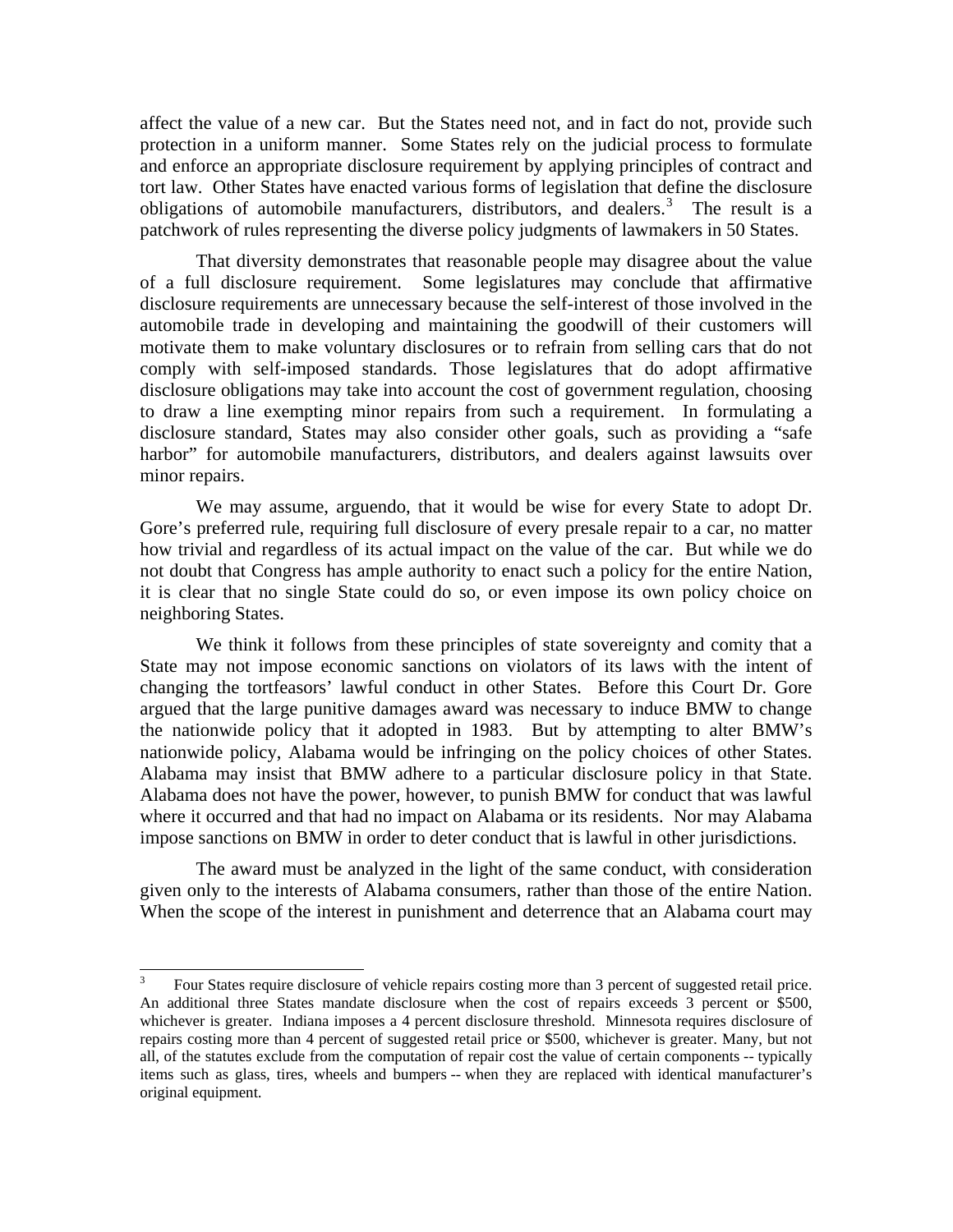appropriately consider is properly limited, it is apparent – for reasons that we shall now address – that this award is grossly excessive.

 Elementary notions of fairness enshrined in our constitutional jurisprudence dictate that a person receive fair notice not only of the conduct that will subject him to punishment but also of the severity of the penalty that a State may impose. Three guideposts, each of which indicates that BMW did not receive adequate notice of the magnitude of the sanction that Alabama might impose for adhering to the nondisclosure policy adopted in 1983, lead us to the conclusion that the \$2 million award against BMW is grossly excessive: the degree of reprehensibility of the nondisclosure; the disparity between the harm or potential harm suffered by Dr. Gore and his punitive damages award; and the difference between this remedy and the civil penalties authorized or imposed in comparable cases. We discuss these considerations in turn.

### *Degree of Reprehensibility*

 Perhaps the most important indicium of the reasonableness of a punitive damages award is the degree of reprehensibility of the defendant's conduct. As the Court stated nearly 150 years ago, exemplary damages imposed on a defendant should reflect "the enormity of his offense." *Day v. Woodworth*. *[NOTE: The term "exemplary damages" is just another term for punitive damages]*. This principle reflects the accepted view that some wrongs are more blameworthy than others. Thus, we have said that "nonviolent crimes are less serious than crimes marked by violence or the threat of violence." Similarly, "trickery and deceit" are more reprehensible than negligence.

 In this case, none of the aggravating factors associated with particularly reprehensible conduct is present. The harm BMW inflicted on Dr. Gore was purely economic in nature. The presale refinishing of the car had no effect on its performance or safety features, or even its appearance for at least nine months after his purchase. BMW's conduct evinced no indifference to or reckless disregard for the health and safety of others. To be sure, infliction of economic injury, especially when done intentionally through affirmative acts of misconduct, or when the target is financially vulnerable, can warrant a substantial penalty. But this observation does not convert all acts that cause economic harm into torts that are sufficiently reprehensible to justify a significant sanction in addition to compensatory damages.

 Dr. Gore contends that BMW's conduct was particularly reprehensible because nondisclosure of the repairs to his car formed part of a nationwide pattern of tortious conduct. Certainly, evidence that a defendant has repeatedly engaged in prohibited conduct while knowing or suspecting that it was unlawful would provide relevant support for an argument that strong medicine is required to cure the defendant's disrespect for the law. Our holdings that a recidivist may be punished more severely than a first offender recognize that repeated misconduct is more reprehensible than an individual instance of malfeasance.

 In support of his thesis, Dr. Gore asserts that the state disclosure statutes supplement, rather than supplant, existing remedies for breach of contract and commonlaw fraud. Thus, according to Dr. Gore, the statutes may not properly be viewed as immunizing from liability the nondisclosure of repairs costing less than the applicable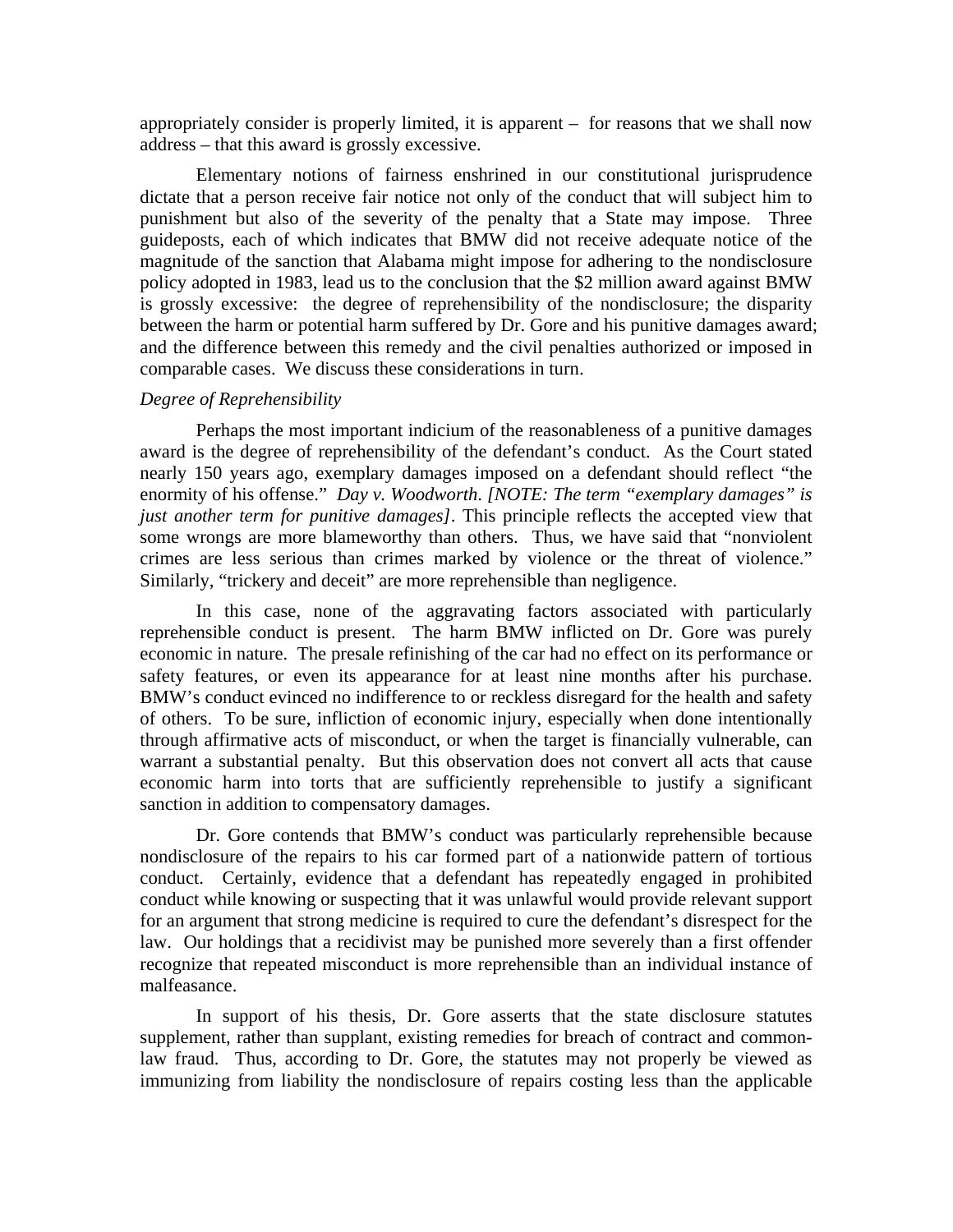statutory threshold. Second, Dr. Gore maintains that BMW should have anticipated that its failure to disclose similar repair work could expose it to liability for fraud.

 We recognize, of course, that only state courts may authoritatively construe state statutes. As far as we are aware, at the time this action was commenced no state court had explicitly addressed whether its State's disclosure statute provides a safe harbor for nondisclosure of presumptively minor repairs or should be construed instead as supplementing common-law duties. A review of the text of the statutes, however, persuades us that in the absence of a state-court determination to the contrary, a corporate executive could reasonably interpret the disclosure requirements as establishing safe harbors. In California, for example, the disclosure statute defines "material" damage to a motor vehicle as damage requiring repairs costing in excess of 3 percent of the suggested retail price or \$500, whichever is greater. Perhaps the statutes may also be interpreted in another way. We simply emphasize that the record contains no evidence that BMW's decision to follow a disclosure policy that coincided with the strictest extant state statute was sufficiently reprehensible to justify a \$2 million award of punitive damages.

 There is no evidence that BMW acted in bad faith when it sought to establish the appropriate line between presumptively minor damage and damage requiring disclosure to purchasers. For this purpose, BMW could reasonably rely on state disclosure statutes for guidance. In this regard, it is also significant that there is no evidence that BMW persisted in a course of conduct after it had been adjudged unlawful on even one occasion, let alone repeated occasions.

 Finally, the record in this case discloses no deliberate false statements, acts of affirmative misconduct, or concealment of evidence of improper motive, such as were present in *Haslip* and *TXO*. We accept, of course, the jury's finding that BMW suppressed a material fact which Alabama law obligated it to communicate to prospective purchasers of repainted cars in that State. But the omission of a material fact may be less reprehensible than a deliberate false statement, particularly when there is a good-faith basis for believing that no duty to disclose exists.

 That conduct is sufficiently reprehensible to give rise to tort liability, and even a modest award of exemplary damages, does not establish the high degree of culpability that warrants a substantial punitive damages award. Because this case exhibits none of the circumstances ordinarily associated with egregiously improper conduct, we are persuaded that BMW's conduct was not sufficiently reprehensible to warrant imposition of a \$2 million exemplary damages award.

## *Ratio*

 The second and perhaps most commonly cited indicium of an unreasonable or excessive punitive damages award is its ratio to the actual harm inflicted on the plaintiff. The principle that exemplary damages must bear a "reasonable relationship" to compensatory damages has a long pedigree. Scholars have identified a number of early English statutes authorizing the award of multiple damages for particular wrongs. Some 65 different enactments during the period between 1275 and 1753 provided for double, treble, or quadruple damages. Our decisions in both *Haslip* and *TXO* endorsed the proposition that a comparison between the compensatory award and the punitive award is significant.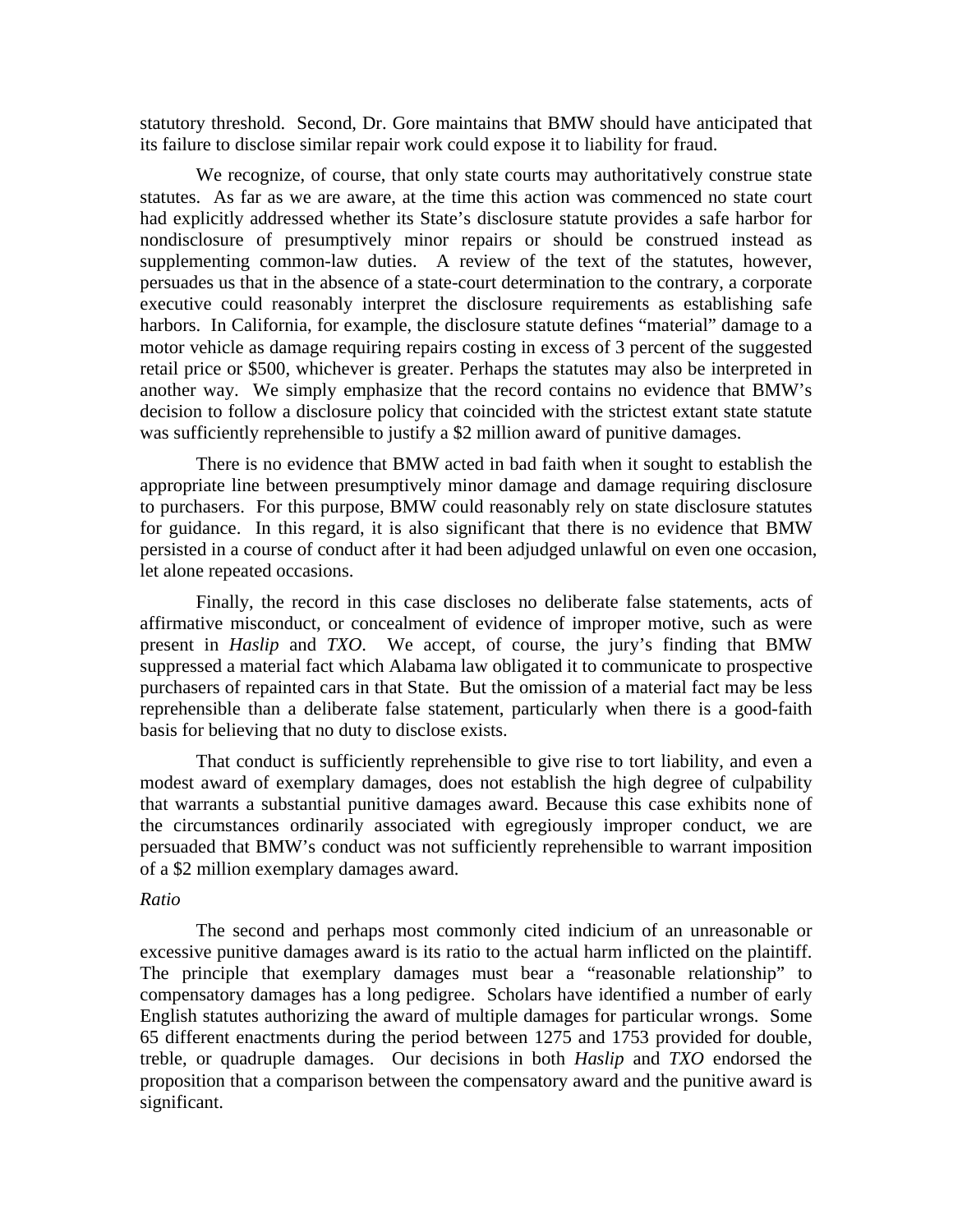The \$2 million in punitive damages awarded to Dr. Gore by the Alabama Supreme Court is 500 times the amount of his actual harm as determined by the jury. Moreover, there is no suggestion that Dr. Gore or any other BMW purchaser was threatened with any additional potential harm by BMW's nondisclosure policy. The disparity in this case is thus dramatically greater than those considered in *Haslip* and *TXO*.

 Of course, we have consistently rejected the notion that the constitutional line is marked by a simple mathematical formula, even one that compares actual and potential damages to the punitive award. Indeed, low awards of compensatory damages may properly support a higher ratio than high compensatory awards, if, for example, a particularly egregious act has resulted in only a small amount of economic damages. A higher ratio may also be justified in cases in which the injury is hard to detect or the monetary value of noneconomic harm might have been difficult to determine. It is appropriate, therefore, to reiterate our rejection of a categorical approach. Once again, "we return to what we said . . . in *Haslip*: 'We need not, and indeed we cannot, draw a mathematical bright line between the constitutionally acceptable and the constitutionally unacceptable that would fit every case. We can say, however, that [a] general concer[n] of reasonableness ... properly enter[s] into the constitutional calculus.'" In most cases, the ratio will be within a constitutionally acceptable range, and remittitur will not be justified on this basis. When the ratio is a breathtaking 500 to 1, however, the award must surely "raise a suspicious judicial eyebrow."

## *Sanctions for Comparable Misconduct*

 Comparing the punitive damages award and the civil or criminal penalties that could be imposed for comparable misconduct provides a third indicium of excessiveness. The maximum civil penalty authorized by the Alabama Legislature for a violation of its Deceptive Trade Practices Act is \$2,000; other States authorize more severe sanctions, with the maxima ranging from \$5,000 to \$10,000. Significantly, some statutes draw a distinction between first offenders and recidivists; thus, in New York the penalty is \$50 for a first offense and \$250 for subsequent offenses. None of these statutes would provide an out-of-state distributor with fair notice that the first violation -- or, indeed the first 14 violations -- of its provisions might subject an offender to a multimillion dollar penalty. Moreover, at the time BMW's policy was first challenged, there does not appear to have been any judicial decision in Alabama or elsewhere indicating that application of that policy might give rise to such severe punishment.

 The sanction imposed in this case cannot be justified on the ground that it was necessary to deter future misconduct without considering whether less drastic remedies could be expected to achieve that goal. The fact that a multimillion dollar penalty prompted a change in policy sheds no light on the question whether a lesser deterrent would have adequately protected the interests of Alabama consumers. In the absence of a history of noncompliance with known statutory requirements, there is no basis for assuming that a more modest sanction would not have been sufficient to motivate full compliance with the disclosure requirement imposed by the Alabama Supreme Court in this case.

 The fact that BMW is a large corporation rather than an impecunious individual does not diminish its entitlement to fair notice of the demands that the several States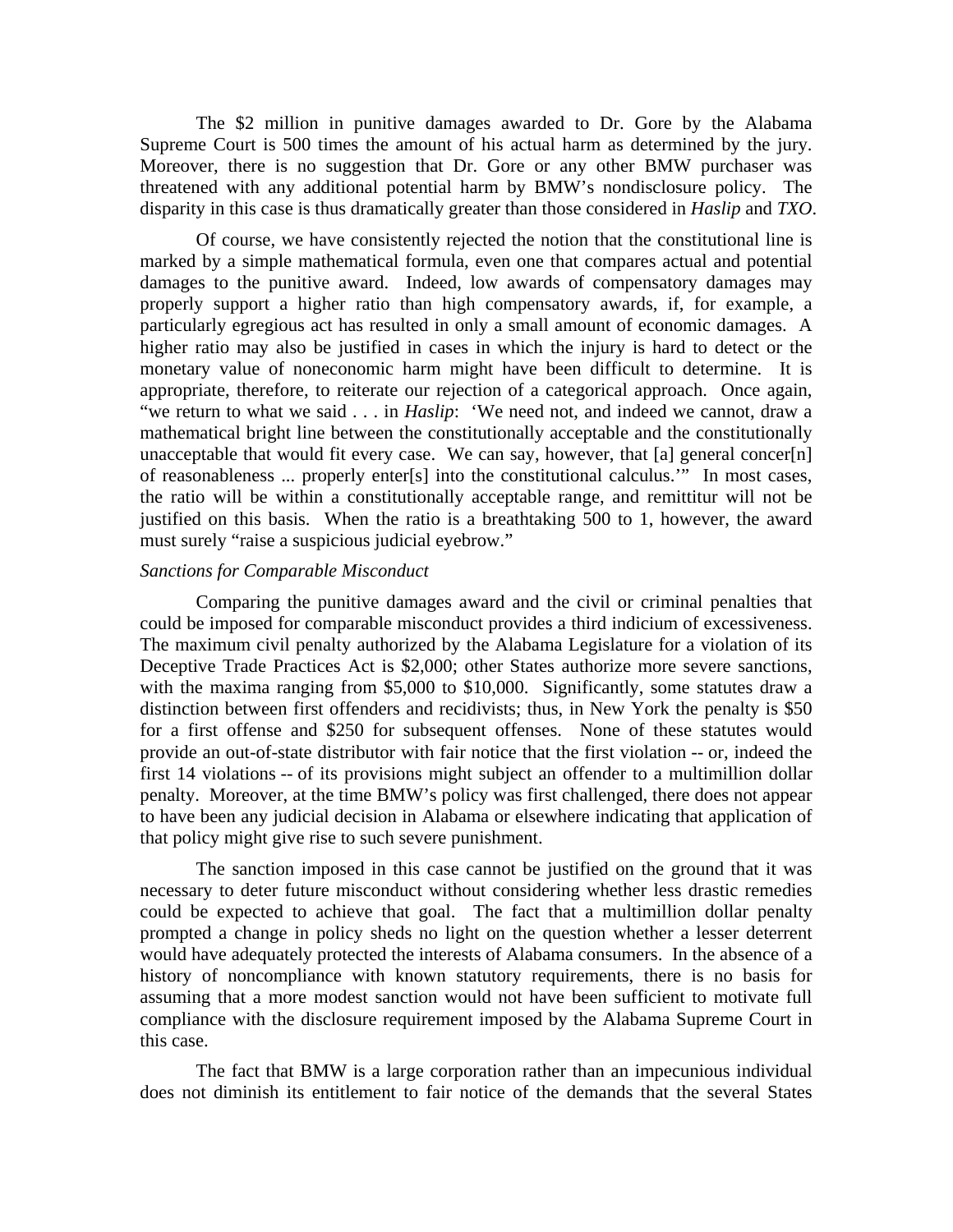impose on the conduct of its business. Indeed, its status as an active participant in the national economy implicates the federal interest in preventing individual States from imposing undue burdens on interstate commerce. While each State has ample power to protect its own consumers, none may use the punitive damages deterrent as a means of imposing its regulatory policies on the entire Nation.

 As in *Haslip*, we are not prepared to draw a bright line marking the limits of a constitutionally acceptable punitive damages award. Unlike that case, however, we are fully convinced that the grossly excessive award imposed in this case transcends the constitutional limit. The judgment is reversed, and the case is remanded for further proceedings not inconsistent with this opinion.

### **Justice SCALIA, with whom Justice THOMAS joins, dissenting.**

 Today we see the latest manifestation of this Court's recent and increasingly insistent "concern about punitive damages that 'run wild.'" I do not regard the Fourteenth Amendment's Due Process Clause as a secret repository of substantive guarantees against "unfairness" -- neither the unfairness of an excessive civil compensatory award, nor the unfairness of an "unreasonable" punitive award. What the Fourteenth Amendment's procedural guarantee assures is an opportunity to contest the reasonableness of a damages judgment in state court; but there is no federal guarantee a damages award actually be reasonable.

 One might understand the Court's eagerness to enter this field, rather than leave it with the state legislatures, if it had something useful to say. In fact, however, its opinion provides virtually no guidance to legislatures, and to state and federal courts, as to what a "constitutionally proper" level of punitive damages might be. [T]he Court identifies "[t]hree guideposts" that lead it to the conclusion that the award in this case is excessive: degree of reprehensibility, ratio between punitive award and plaintiff's actual harm, and legislative sanctions provided for comparable misconduct. The legal significance of these "guideposts" is nowhere explored, but their necessary effect is to establish federal standards governing the hitherto exclusively state law of damages. Apparently (though it is by no means clear) all three federal "guideposts" can be overridden if "necessary to deter future misconduct," – a loophole that will encourage state reviewing courts to uphold awards as necessary for the "adequat[e] protect[ion]" of state consumers. By effectively requiring state reviewing courts to concoct rationalizations – whether within the "guideposts" or through the loophole – to justify the intuitive punitive reactions of state juries, the Court accords neither category of institution the respect it deserves.

 Of course it will not be easy for the States to comply with this new federal law of damages, no matter how willing they are to do so. In truth, the "guideposts" mark a road to nowhere; they provide no real guidance at all. As to "degree of reprehensibility" of the defendant's conduct, we learn that "nonviolent crimes are less serious than crimes marked by violence or the threat of violence," and that "trickery and deceit" are "more reprehensible than negligence." As to the ratio of punitive to compensatory damages, we are told that a "general concer[n] of reasonableness ... enter[s] into the constitutional calculus," -- though even "a breathtaking 500 to 1" will not necessarily do anything more than "raise a suspicious judicial eyebrow," an opinion which, when confronted with that